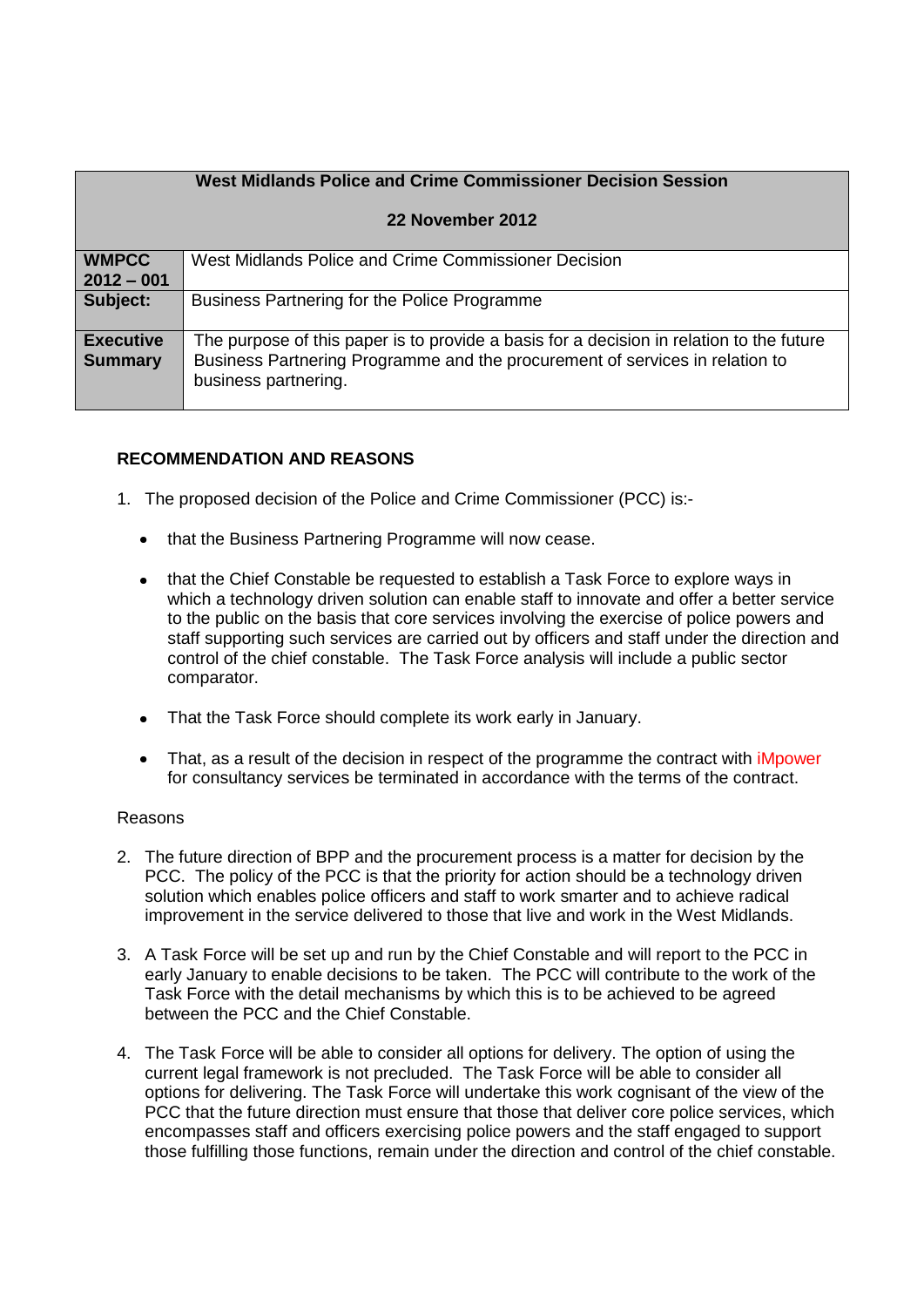5. In view of the changed circumstances and policy, the continuation of the consultancy contract with iMpower will be terminated. Termination of this contract is as a result of the change in policy and is not any reflection on the performance of the consultants. Their performance has been entirely in line with the process under which they were engaged.

## **BACKGROUND AND ISSUES FOR CONSIDERATION**

### **Material information including links to the Police and Crime Plan**

6. The PCC has been provided with details of the likely options which might be available for future decision. No decision has been taken on those options but they will inform the work of the Task Force.

## **Consultation**

7. Appropriate consultation with interested parties will take place following the report of the Task Force.

#### **Options considered**

8. Relevant options will be considered following the report of the Task Force.

## **OPTIONS APPRAISAL / IMPACT ASSESSMENT / IMPLICATIONS**

#### **Financial**

9. Expenditure on the procurement to date is approximately £0.5 m. There are no immediate financial implications from discontinuing BPP. There are no adverse financial implications, such as penalty clauses, in terminating the iMpower contract. Payments will be made in accordance with the terms of the contract for the work conducted through to termination.

#### **Legal**

10. The decisions proposed in this report are in accordance with the legal powers of the PCC.

## **Equality, Diversity and Human Rights**

11. There are no specific implications of the proposed decisions.

| <b>Bob Jones, West Midlands Police and Crime Commissioner</b> |                    |  |  |  |
|---------------------------------------------------------------|--------------------|--|--|--|
| My decision is as I have proposed in this paper.              |                    |  |  |  |
| $\sim$                                                        | -- - -<br>$\cdots$ |  |  |  |

| Signed: | Bob Jones | Date: 22 November 2012 |
|---------|-----------|------------------------|
|         |           |                        |